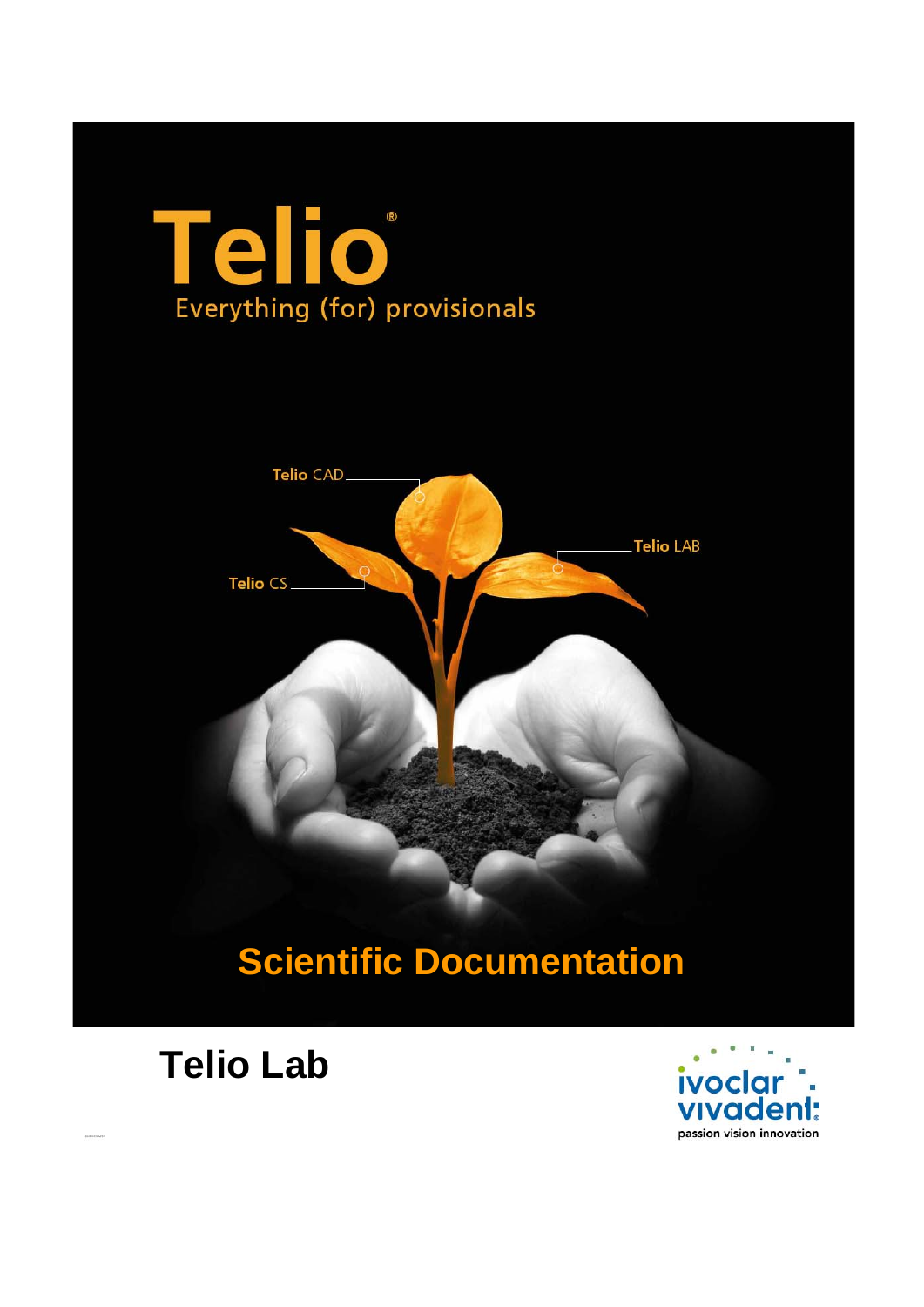#### **Content**

| 1.1   |  |
|-------|--|
| $1.2$ |  |
| 1.3   |  |
| 2.    |  |
| 3.    |  |
| 3.1   |  |
| 3.2   |  |
| 3.3   |  |
| 3.4   |  |
| 4.    |  |
|       |  |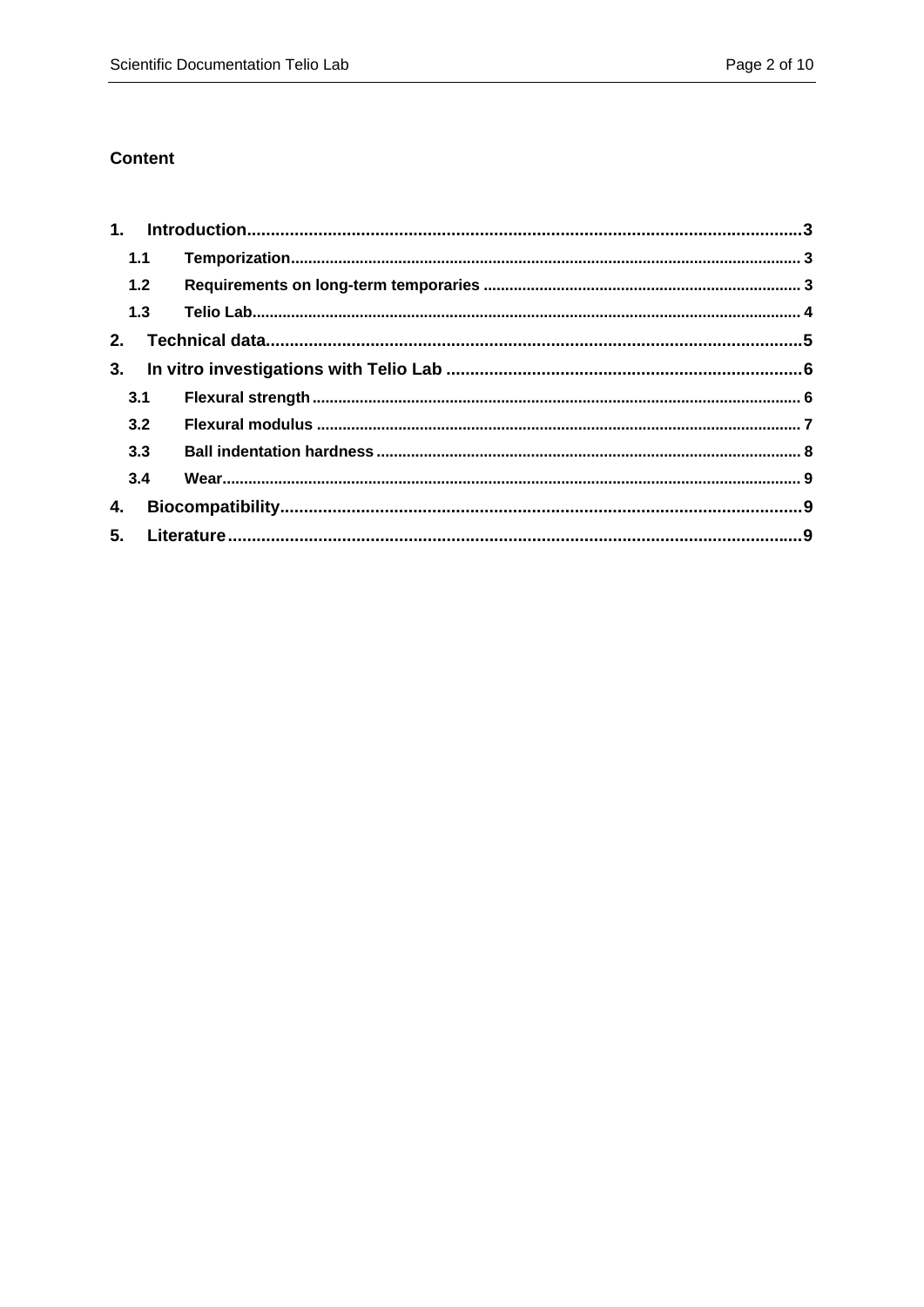# **1. Introduction**

#### *1.1 Temporization*

The temporization of teeth is considered to be an important intermediate step in the provision of permanent tooth replacement [1; 2]. Temporary restorations are provisional solutions which ensure masticatory functionality and phonetics until the permanent restoration is placed. The temporary restoration serves the purpose of protecting the prepared teeth from mechanical, chemical and thermal influences.

The periods of time which need to be bridged might be very short in some cases; in others, however, this time may be several months or even more than one year.

Temporary restorations which are supposed to be worn for several months are generally referred to as long-term temporaries. However, there is no universally accepted definition as to the maximum wearing time for which the use of the term short-term temporary is still acceptable and when long-term temporary is the more appropriate term.

Lab-fabricated reconstructions are generally required in complex clinical situation or when certain biological processes have to be accomplished first, e.g. periodontal treatment.

Due to the continued growth of the implant market, the demand for temporary crown and bridge restorations on implant abutments [3] has been constantly rising. This applies mainly to materials suitable for the fabrication of long-term temporaries.

In addition, the patient demands regarding accuracy of fit, functional aspects and esthetics are increasing also with regard to temporization. These aspects become even more important the longer a temporary restoration is intended to remain in the mouth. Long-term temporaries in particular are increasingly viewed from this perspective.

#### *1.2 Requirements on long-term temporaries*

Given the in most cases considerably longer wearing time of long-term temporaries as compared with short-term temporaries, the materials used for the fabrication of the restorations must meet higher requirements. They should exhibit a sound intraoral stability, sufficient mechanical properties and low susceptibility to discolouration. Furthermore, the materials should be sufficiently resistant to wear and offer the possibility to conduct repairs and supplement existing restorations [4].

Suitable materials include, for instance, tooth-shaded polymethacrylate (PMMA) resins which can be processed using various techniques.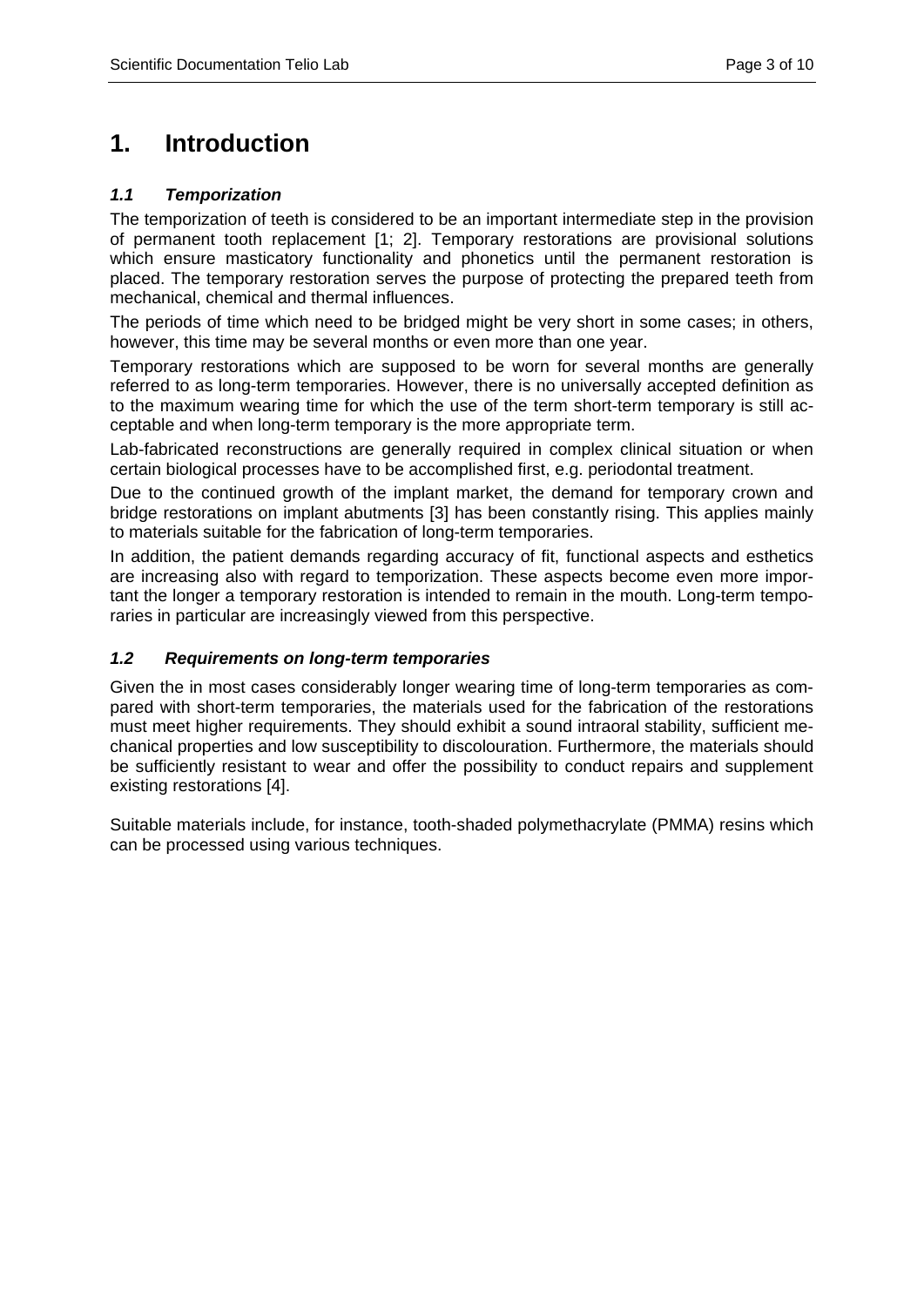#### *1.3 Telio Lab*

Telio Lab forms part of the Telio System, which comprises products for the fabrication of conventional and implant-supported temporaries to dental technicians, CAD/CAM users and dentists.



The Telio CS products are used chairside, Telio CAD blocks are milled in CAD/CAM machines and Telio Lab is processed in the dental laboratory.

Telio Lab is a PMMA-based two-component powder/liquid system for the cold poylmerization and is available in A-D shades.

The Telio Lab product line is ideal for lab-fabricated temporary crowns and bridges on both natural tooth preparations and implant abutments. Furthermore, the materials allow the fabrication of temporary veneers and lining of temporary restorations.

Telio Lab offers flexibility in processing techniques, allowing for both pouring and injection technique options.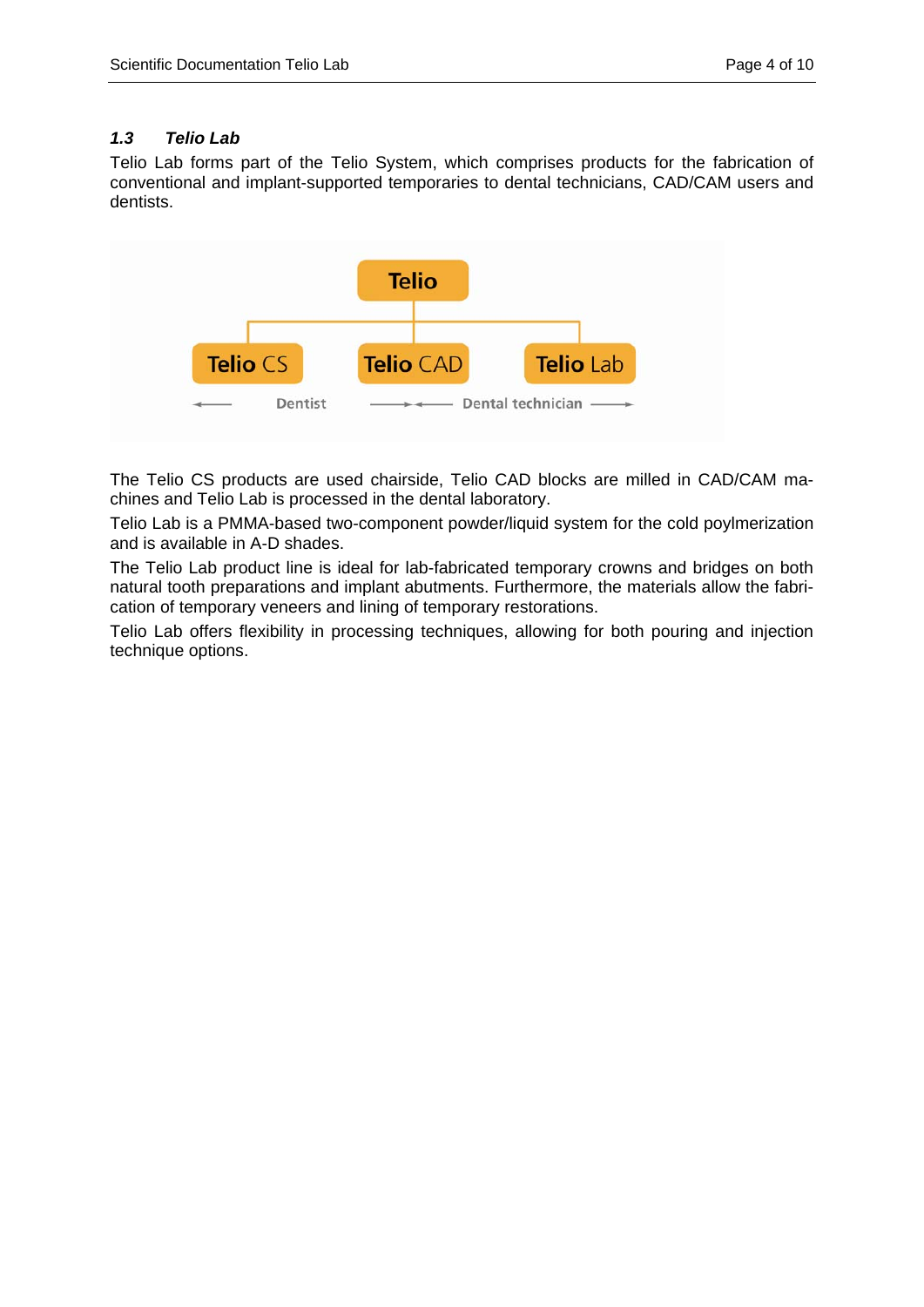# **2. Technical data**

| <b>Standard composition</b>                                              | $(in wt\%)$ |  |  |  |  |
|--------------------------------------------------------------------------|-------------|--|--|--|--|
|                                                                          |             |  |  |  |  |
| Telio Lab Powder<br>Dentin, Bleach, Incisal, Neck, Gingiva and Intensive |             |  |  |  |  |
| Polymethyl methacrylate                                                  | >98.0       |  |  |  |  |
| Benzol peroxide and pigments                                             | < 2.0       |  |  |  |  |
| <b>Telio Lab Liquid</b>                                                  |             |  |  |  |  |
| Methyl methacrylate                                                      | 86.5        |  |  |  |  |
| Dimethacrylate                                                           | 13.0        |  |  |  |  |
| Amine                                                                    | 0.5         |  |  |  |  |
| <b>Telio Lab Opaquer Powder</b>                                          |             |  |  |  |  |
| Copolymer                                                                | > 28        |  |  |  |  |
| Aluminium oxide                                                          | 30          |  |  |  |  |
| <b>Barium sulfate</b>                                                    | 40          |  |  |  |  |
| Catalysts and pigments                                                   | $\langle$ 2 |  |  |  |  |
| <b>Telio Lab Opaquer Liquid</b>                                          |             |  |  |  |  |
| Methyl methacrylate                                                      | 99.5        |  |  |  |  |
| Catalyst                                                                 | 0.5         |  |  |  |  |
|                                                                          |             |  |  |  |  |

## **Physical properties**

| Flexural strength     | $90 \pm 10$ MPa                  |                               |
|-----------------------|----------------------------------|-------------------------------|
| Modulus of elasticity | $3000 \pm 100$ MPa               |                               |
| <b>Ball hardness</b>  | $165 \pm 5$ MPa                  |                               |
| Vickers hardness      | $160 \pm 10$ MPa                 |                               |
| Water absorption      |                                  | $25 \pm 1$ µg/mm <sup>3</sup> |
| Water solubility      | $0.8 \pm 0.3$ µg/mm <sup>3</sup> |                               |
|                       |                                  |                               |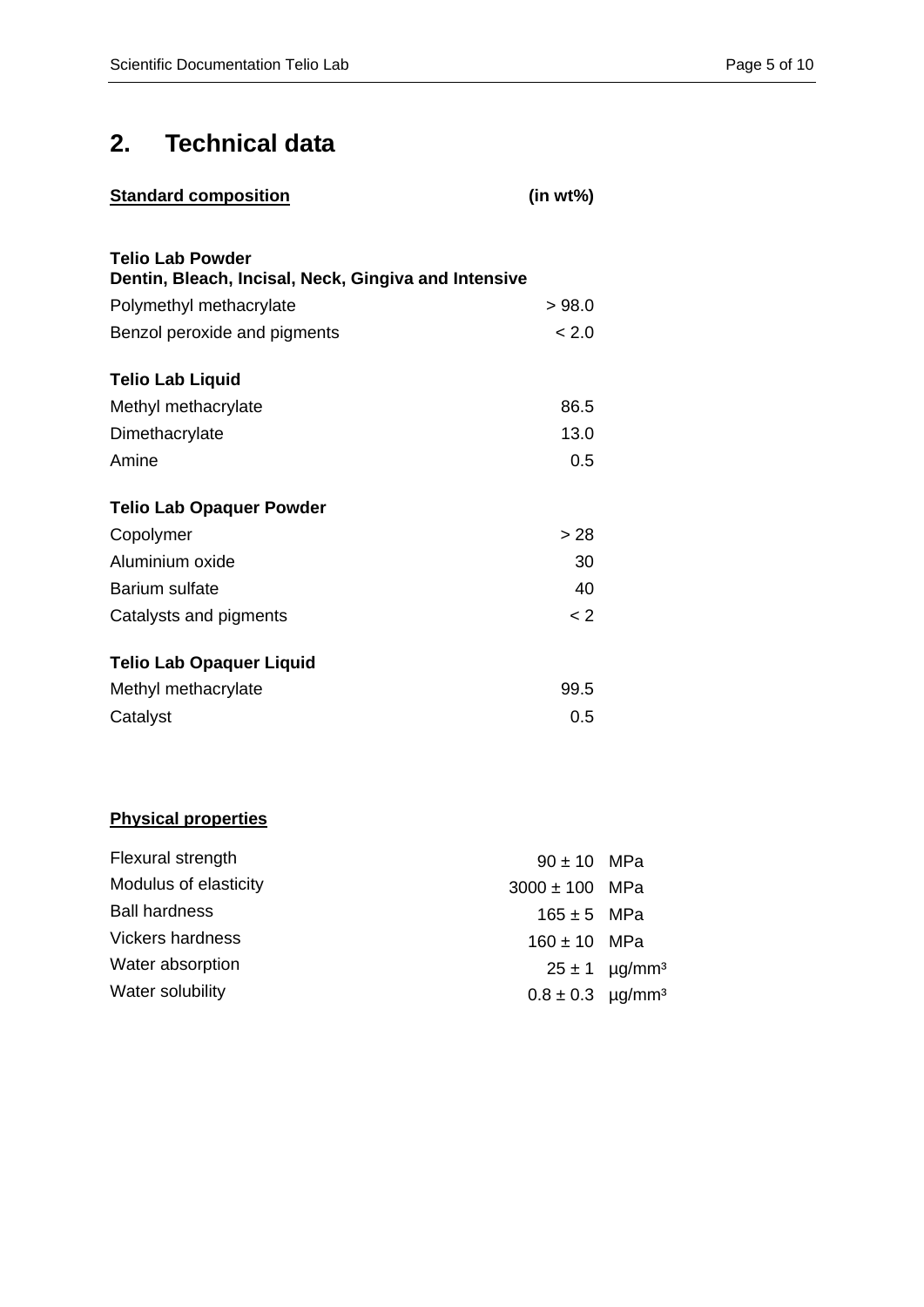# **3. In vitro investigations with Telio Lab**

Various internal tests were conducted at the Research and Development Department of Ivoclar Vivadent to evaluate the material's physical and mechanical properties. As there are no definitive standards for temporary materials, the results obtained were compared to those of other materials currently on the market. Although there are no product-specific norms for temporary materials which stipulate limiting values for specific parameters, certain measurements can nevertheless be conducted in accordance with norms which are applicable to similar products. For instance, it is advisable to refer to the ISO 10477 norm, which applies to resin materials used for permanent crown and bridge restorations, to determine the flexural strength and the modulus of elasticity. This procedure allows the values obtained in these tests to be compared more easily with other values obtained according to the same norm.

### *3.1 Flexural strength*

Temporary materials also need to provide sufficient mechanical strength in order to withstand the force exerted during chewing. A measure for this strength is the flexural strength of a material, which is expressed as the stress that is exerted on the bent test specimen at the instant of failure.

The test specimens were fabricated and the measurements conducted according to ISO 10477 guidelines. The flexural strength measured for Telio Lab shows that the material provides appropriate stability.

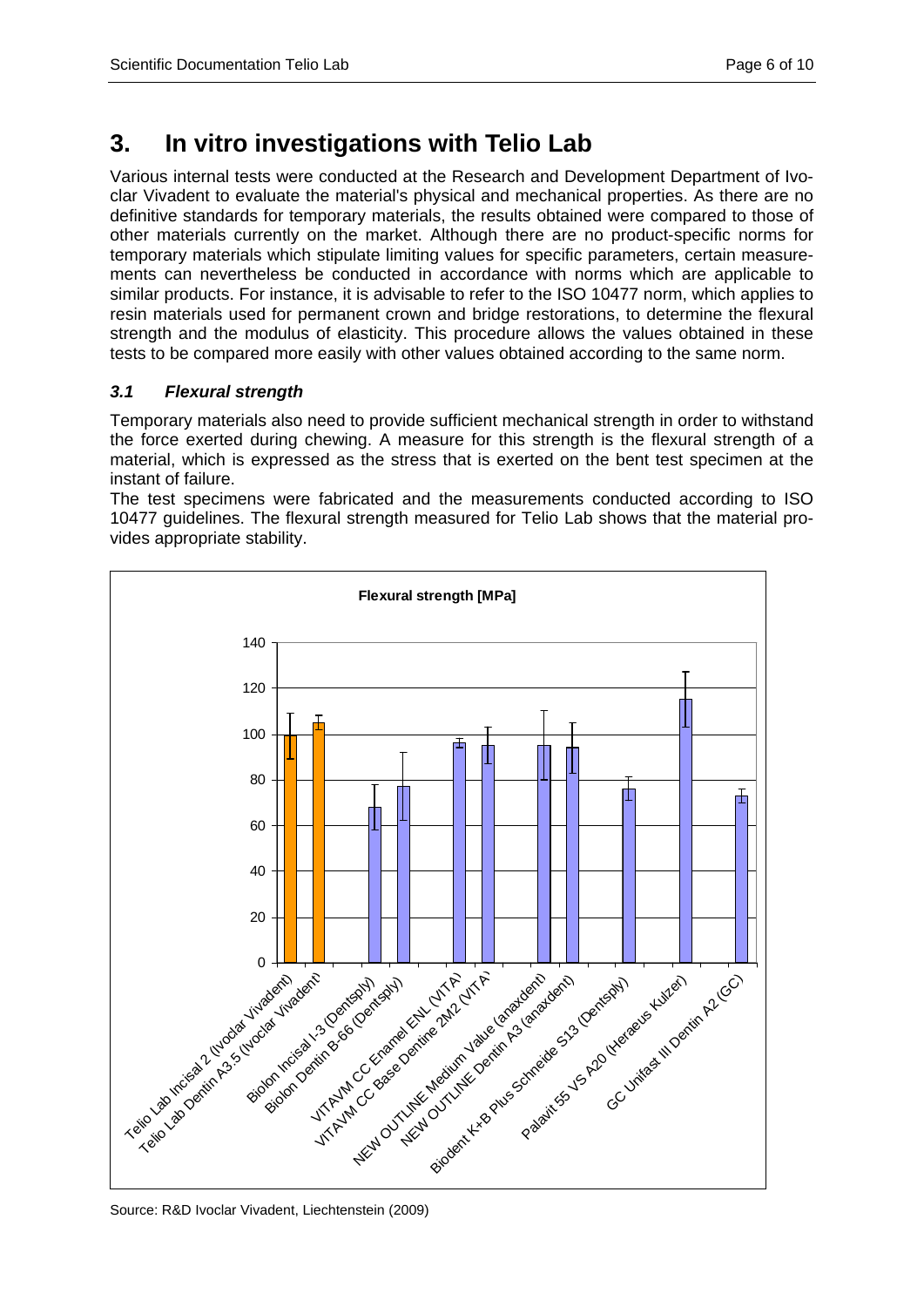### *3.2 Flexural modulus*

The flexural modulus, which is often also referred to as modulus of elasticity, is determined by means of the same trials as those indicated in section 3.1. The modulus of elasticity describes the gradient of the linear section of the stress-strain curve. Therefore, it describes the relationship between stress and strain in the elastic deformation of a solid body and thus refers to the stiffness of a material.



Source: R&D Ivoclar Vivadent, Liechtenstein (2009)

The flexural modulus of Telio Lab is comparable to that of competitor products. No significant differences can be identified.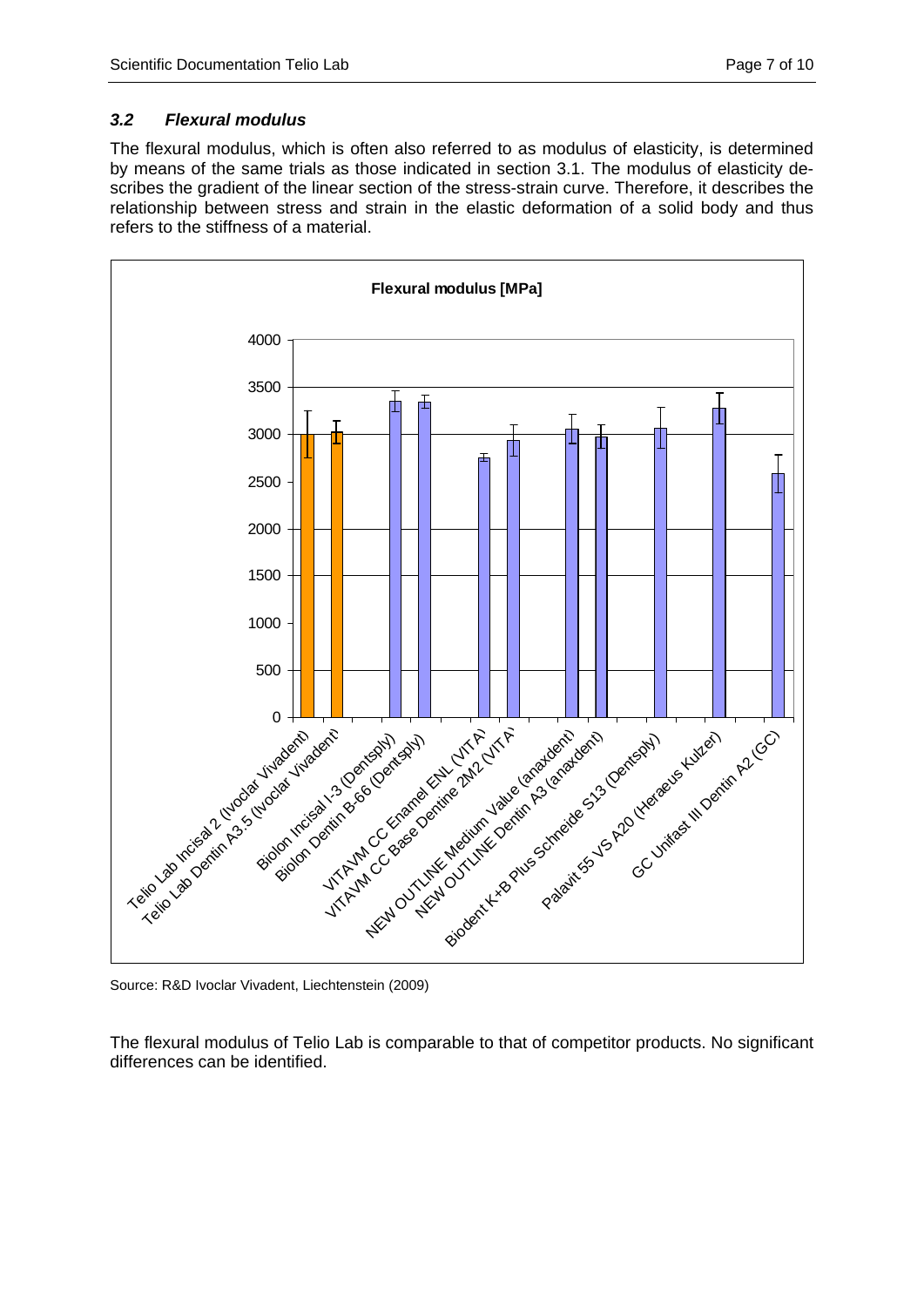#### *3.3 Ball indentation hardness*

When it comes to acrylics or composites, the determination of ball indentation hardness is a preferred method of describing their hardness. In this test, a ball is dropped on a composite surface measuring 50 x 50 mm. The value determined is the quotient of the applied load and the surface area of the impression underneath the ball.

The hardness of a material is the resistance of a material to the penetration by another body. This parameter influences the resistance of a restorative material to wear by itself. Particularly when used for occlusal restorations, the material requires a certain degree of hardness. However, there is no clear correlation between hardness and wear resistance. As far as wear of the antagonist is concerned, the surface roughness is much more important than the degree of hardness.



Source: R&D Ivoclar Vivadent, Liechtenstein (2009)

The ball indentation hardness of Telio Lab Incisal and Telio Lab Dentin is in a similar range as the values obtained for competitive products.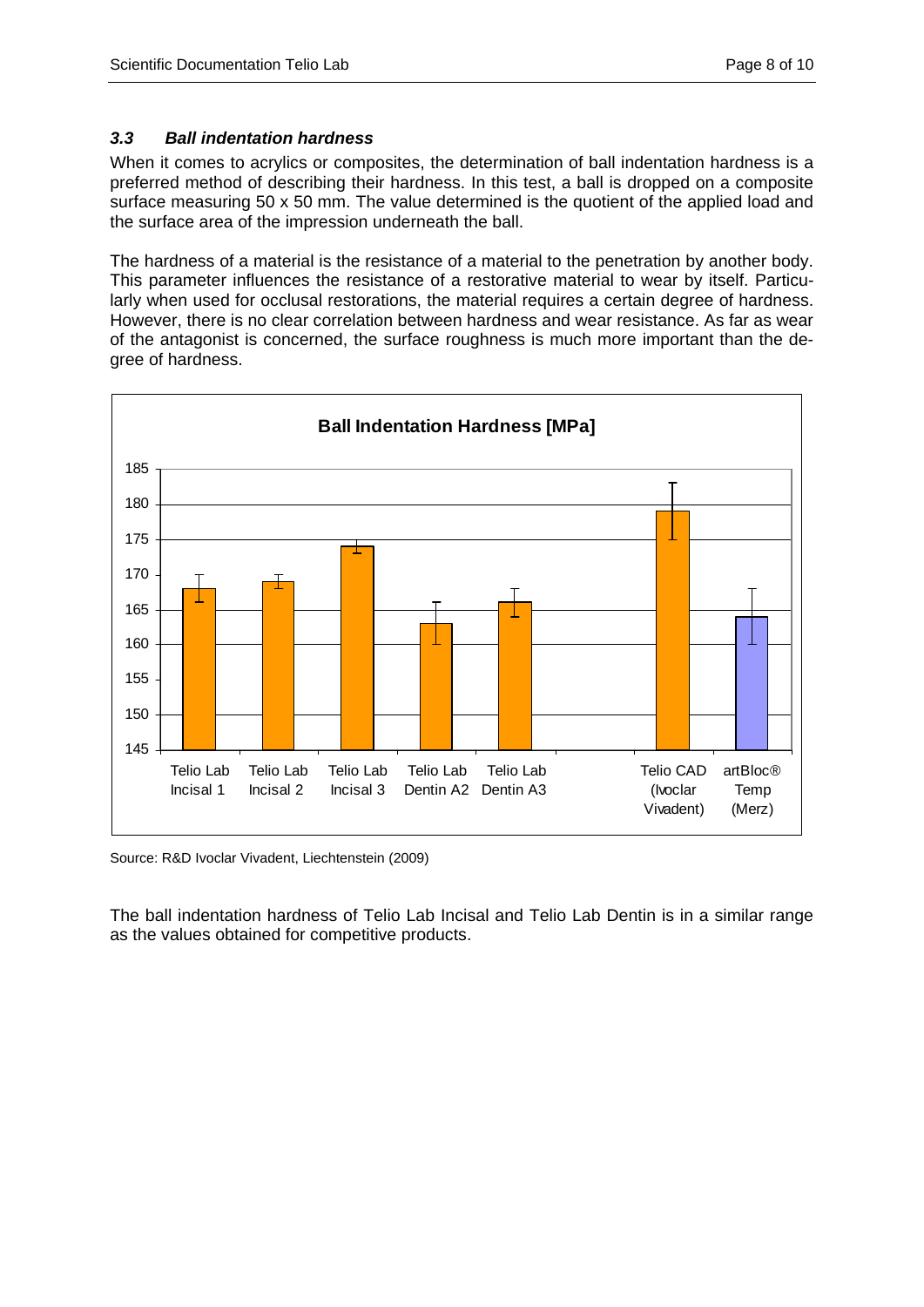#### *3.4 Wear*

In order to assess the clinical behaviour of a dental material, chewing conditions are simulated in the laboratory.

At Ivoclar Vivadent, the Willytec chewing simulator is used for wear measurements. In order to obtain comparable results, a more or less standardized procedure is chosen. For this purpose, standardized ceramic antagonists made of Empress material are used and planar test specimens are subjected to 120,000 chewing cycles at a load of 50 N and a horizontal movement of 0.7 mm. Vertical wear is measured by means of the 3D laser scanner. Vertical wear of less than 200 µm is considered to be low wear, while wear in the region of 200 – 300 µm is classified as medium wear. Values above 300 µm are classified as high wear.

Telio Lab was compared with the tried-and-tested SR Ivocron material in the laboratory wear measurement. The Dentin version was used for both materials. Both in terms of material and antagonist wear, no statistically significant difference was found between the two materials.

|                          | Vertical wear (µm)   |                        |  |
|--------------------------|----------------------|------------------------|--|
|                          | <b>Material wear</b> | <b>Antagonist wear</b> |  |
| <b>Telio Lab Dentin</b>  | $175 \pm 22$         | $73 + 11$              |  |
| <b>SR Ivocron Dentin</b> | $179 \pm 26$         | $77 + 11$              |  |

Source: R&D Ivoclar Vivadent, Liechtenstein (2009)

# **4. Biocompatibility**

Test specimens made of Telio Lab were subjected to cytotoxicity and mutagenicity tests. In XTT assays conducted to assess the cytotoxicity of the material, no cytotoxic potential was found [5]. The AMES did not reveal a mutagenic effect [6]. The results of both tests show that Telio Lab is neither cytotoxic nor mutagenic and that its use does not pose a toxicological risk if used as indicated in the respective instructions for use.

# **5. Literature**

- 1. Pietrobon N, Lehner C, Schärer P. Langzeitprovisorien in der Kronen-Brücken-Prothetik. Schweizer Monatsschrift für Zahnmedizin 1996;106:237-244.
- 2. Lang R, Rosentritt M, Handel G. Die provisorische Versorgung Aufgaben, Materialkunde und Herstellung. Die Quintessenz 2002;53:27-36.
- 3. Spielmann H-P. Laborgefertigte Provisorien für sofort versorgte und sofort belastete Implantate. Implantologie 2001;9:435-447.
- 4. Handel G. Langzeitprovisorien Stellungnahme der DGZMK. Dtsch Zahnärztl Z 2002;57:450.
- 5. Heppenheimer A. Cytotoxicity assay in vitro: Evaluation of materials for medical devices (XTT-Test) harlan Report No. 1250801. 2009.
- 6. Sokolowski A. Salmonella typhimurium and Escherichia coli reverse mutation assay. harlan Report No. 1250804. 2009.